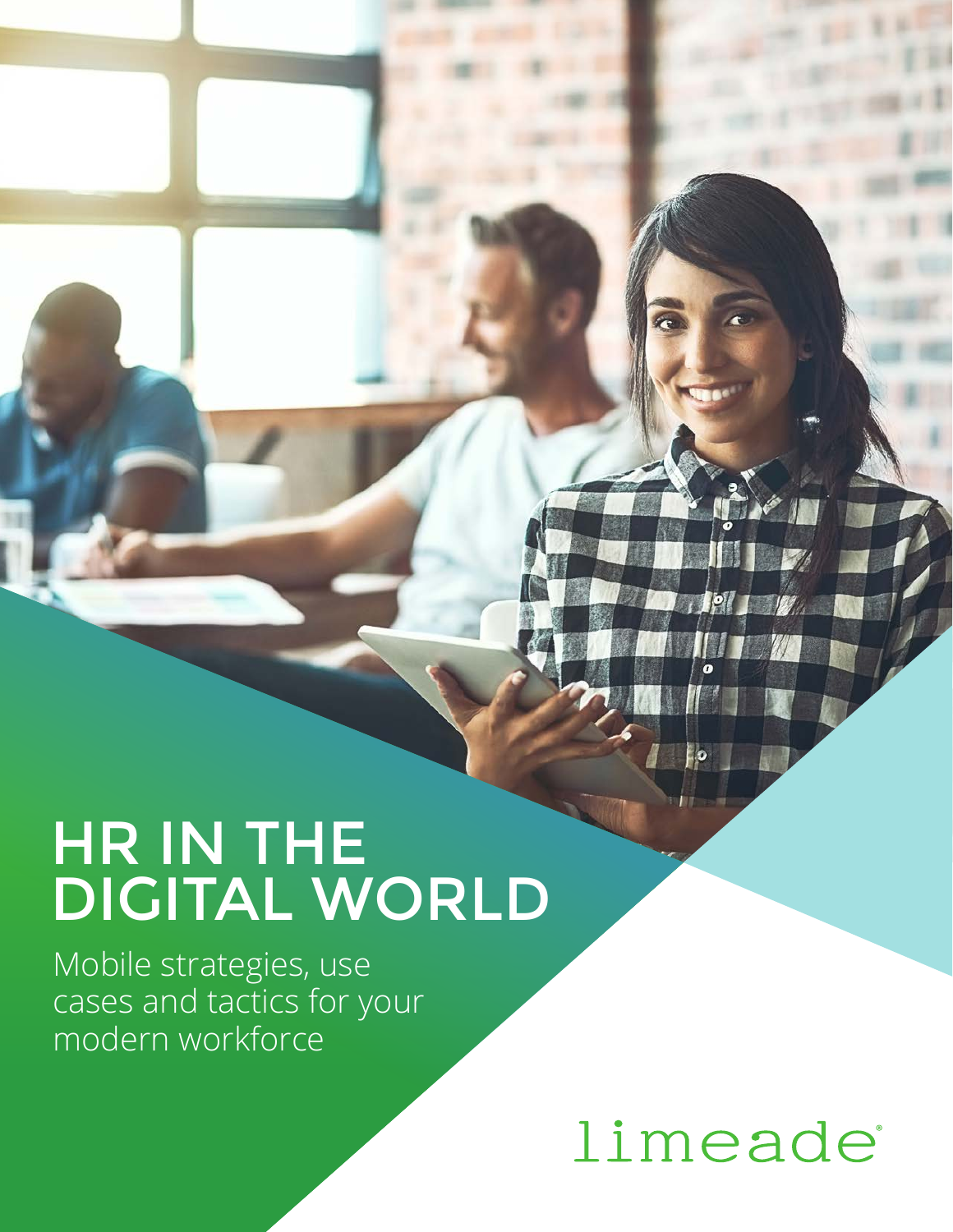## MOBILIZING HUMAN RESOURCES

HR leaders are at a crossroads: on one side, there's the directive to streamline services and on the other, the realities of the modern workplace. The truth is, the vast majority of the global workforce doesn't work in a traditional office setting. And although not every workforce is digitally-connected, most people today live a digital lifestyle.

The table is set, and companies have a big opportunity here — to communicate with remote and deskless workers via mobile technology to ultimately extend reach and enhance adoption.

To ensure efficiency and a great employee experience, HR needs solutions that can reach all employees where they are, with information that feels useful and supportive, when it matters. Mobile devices are the most direct way to reach all employees, and HR can leverage them to deliver services and information directly to the right employee at the right time.

#### STRATEGY:

#### **Send targeted HR communications and tasks**

People today are overloaded with information, especially in the workplace. Company announcements, HR memos, approvals, confirmations — everything, relevant or not, goes to everyone. And that's a risk to both attention and engagement.

For HR, this creates a tail-chasing effect of follow-ups and duplicative effort. A mobile strategy allows for more configuration: what information goes where, to whom, how it should be scheduled and prioritized. Most importantly, it cuts out the obstructions of the past, reaching the right people in the right places, as efficiently as possible.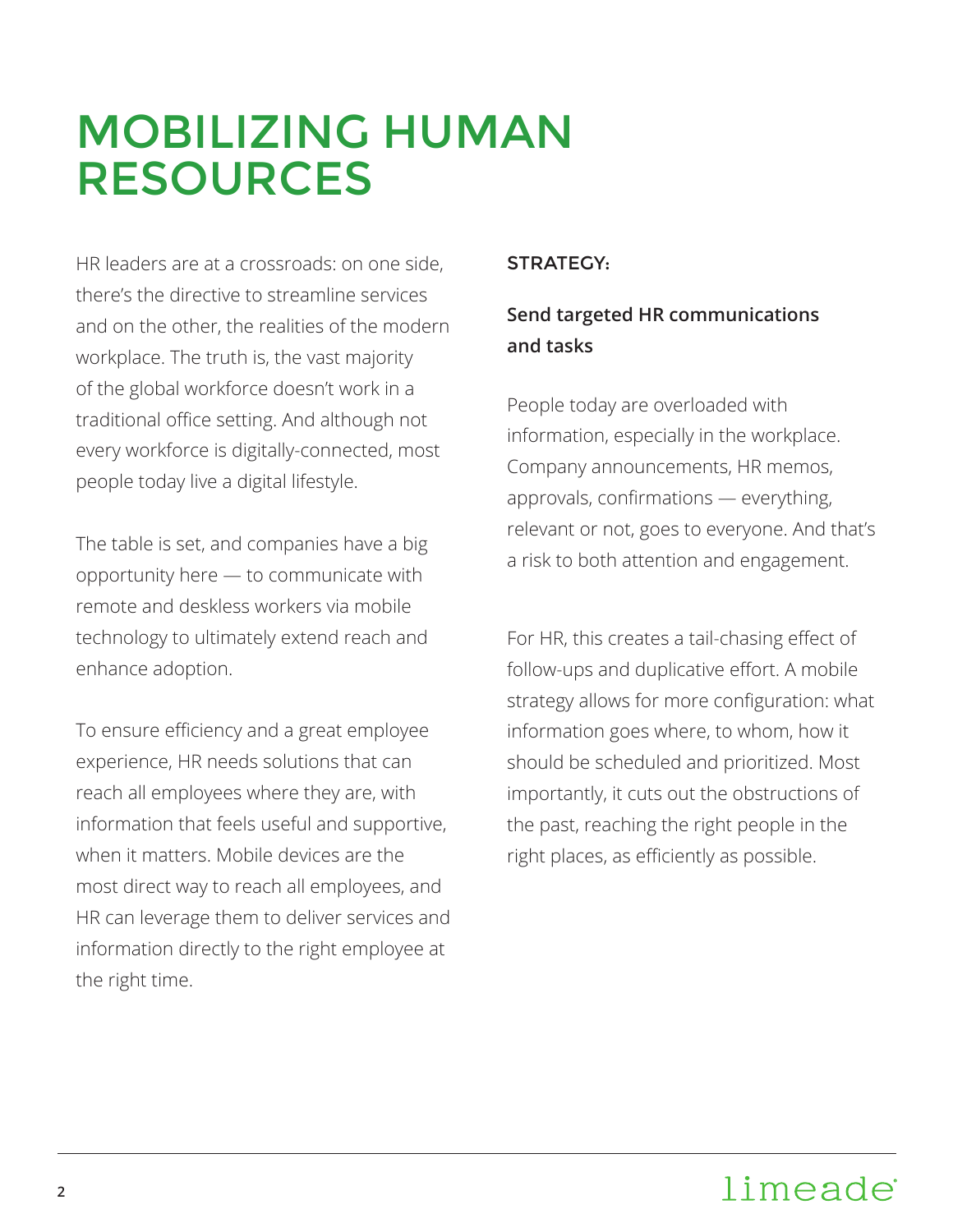

## A MOBILE STRATEGY DRIVES EFFICIENCY AND **EFFECTIVENESS**

Moving HR routines into the mobile world allows you to deliver efficient and effective HR self-services. The following use cases are common HR tasks that could be better accomplished on mobile devices. Flip through this guide to get some ideas of ways you and your employees can be productive in the moment.

#### HR SELF SERVICES

Broadcast company news, changes and announcements directly to all employees. Keep them informed and up-to-date with:

- **Leadership changes**
- New management
- Staffing alerts
- Mergers and acquisition news
- Market updates

#### SIMPLE APPROVALS

Employees can complete daily routines faster without having to access multiple HR systems. So, be sure to include:

- Benefits enrollment alerts
- Vacation request approval
- Travel expense approval
- Time entry approval
- Milestone approval

### limeade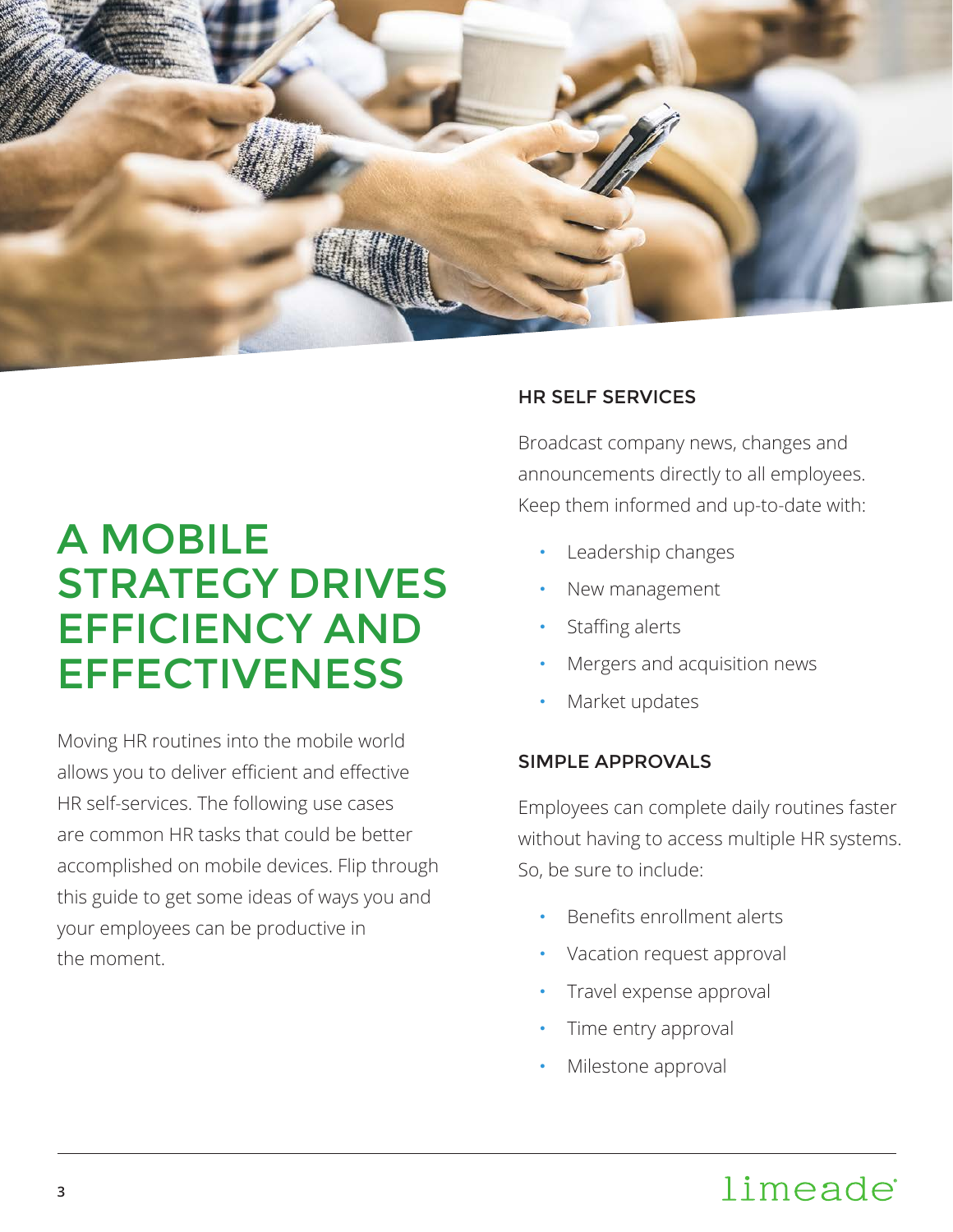#### COMMUNICATIONS

Deliver relevant and timely information to your peers and employees while also creating impactful conversations around:

- Corporate information (e.g. leadership change)
- CEO / Executive communication (e.g. blog & news)
- Regional information (e.g. weather warnings)
- Role-specific information (e.g. new regulations)
- **Employee onboarding** (e.g. handbooks, tips and tricks)

#### FLEXIBLE WORKFORCE

Let your teams leverage their own devices to accelerate routines and information such as:

- • Log travel expenses
- Clock-in/clock-out
- Find an expert
- Share knowledge
- **Get important information**
- Access safety documents

#### LOOKUPS

Employees can make informed decisions on their mobile devices with real-time lookups into multiple systems:

- • Expert finder
- Employee or colleague lookup
- Pay stubs
- **Timecards**
- Collateral

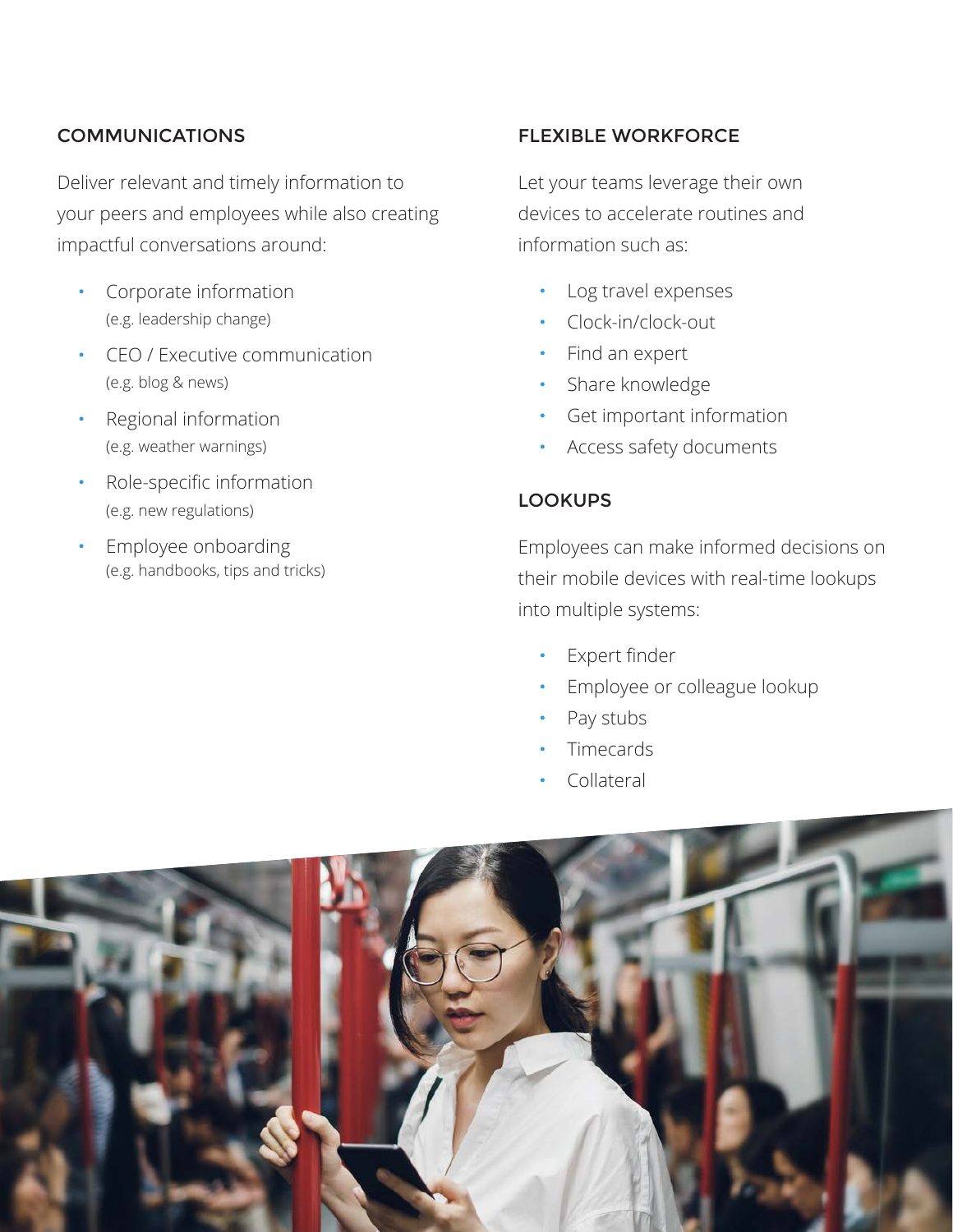#### STRATEGY:

#### **Reach your deskless workers**

If your organization employs retail staff, shop floor personnel or other roles that don't require a desktop, you likely struggle to make sure they have access to key processes and information in a timely manner. Do away with slow, paperbased recording systems and corporate communications via email.

#### TACTIC: **BYOD**

With smartphone penetration at over 90 percent, use a secure "bring your own device" (BYOD) approach to implement the use cases you need to make them as productive as the rest of your workforce.1

#### STRATEGY:

#### **Don't forget about your millennial employees**

More than 20 percent of millennials only use a mobile device to access the internet, and the remaining 80 percent are more likely to use a mobile device over a laptop or desktop to get work done.<sup>23</sup> The younger segment of your workforce is comfortable with mobile technology. As they increase their footprint in your organization, you'll need to be mobile first to attract, retain and get the best results from this generation.

#### TACTIC: **Get the data**

Do the research: find out the generational makeup of your workforce. Knowing where your company is today will help form your understanding of the future, from how quickly you need to adapt to what types of solutions will work best.